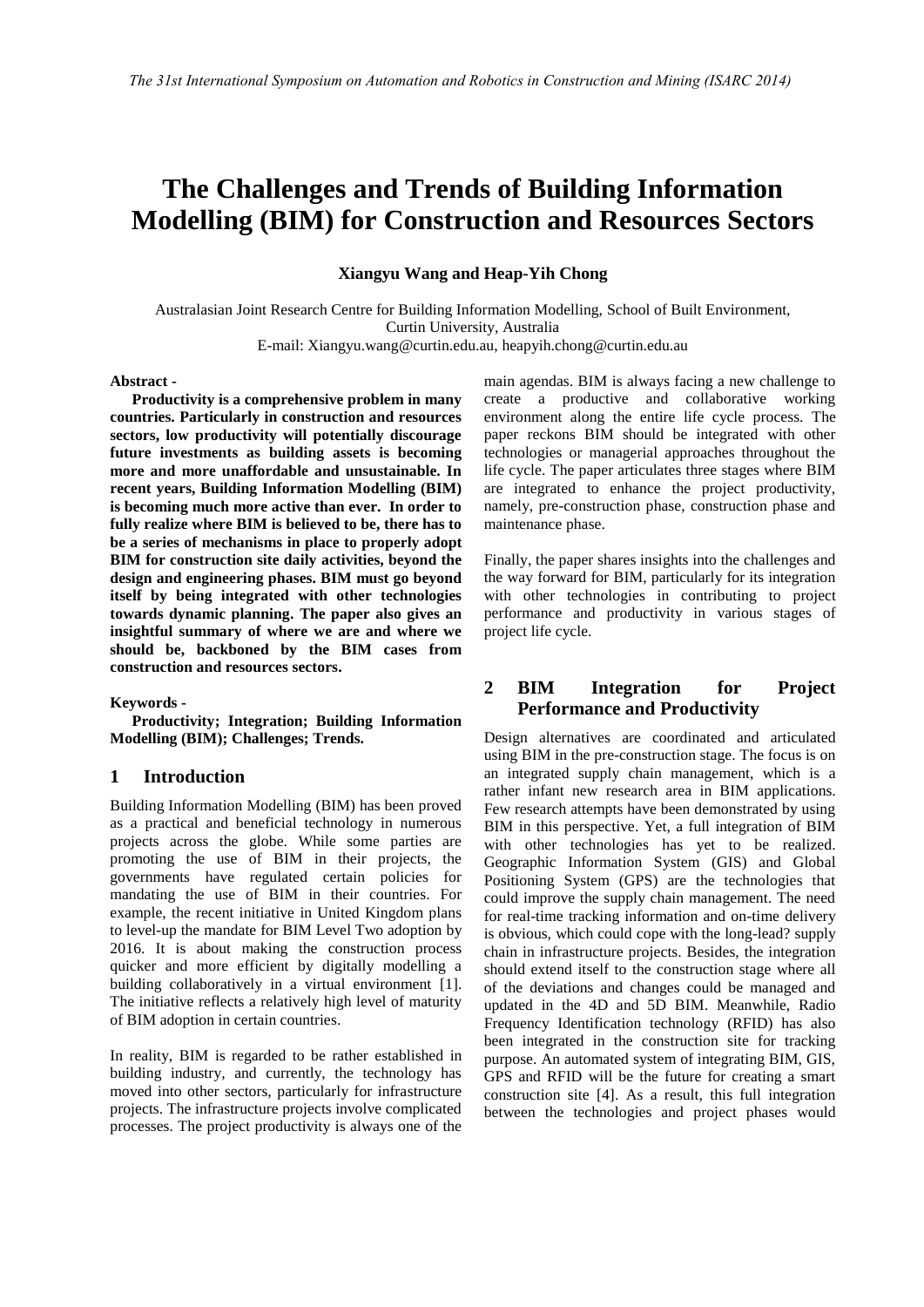promote waste minimisation and improve the overall project performance.

BIM has been a powerful technology in the construction stage due to its visualisation ability and information traceability. The scope of BIM in construction stage requires an improved coordination in the current practices, particularly for construction processes and engineering management system. Augmented Reality (AR) technology works and integrates well with BIM [5]. A recent study demonstrated a successful integration of BIM and AR for Liquefied Natural Gas projects (LNG) [6]. The integration makes BIM more effective in identifying the interdependence and complex tasks in the construction process. Onsite activities will become more manageable as all the required information of the activities and components of the models can be visualised and retrieved in the real environments [6].

In the maintenance stage, an integration BIM and asset management has been demonstrated in both building [7, 8], and oil and gas industries [9]. There should be more investigations about the incorporation of BIM into asset management. It is about increasing asset value after construction via an effective coordination and maintenance of the physical asset environment of the project. The integration is able to shorten the learning curve in facilitating the services or components of the project. On top of that, the development of BIM model should be integrated with asset management at the earliest stage as possible in the design stage of the project life cycle. It will ensure the full benefits of BIM in asset management to accommodate the complicated human needs in the physical environments.

The BIM integrations would benefit each phase of the project life cycle. Yet, the management of the BIM integrations is another important step in closing the loop of the challenges and trends in BIM in the future. Different types of management and contract administration are required for different levels of BIM adoption and maturity. Some managerial approaches like Lean concepts [10] and Integrated Project Delivery [11] should be adopted in the overall management and contract administration for BIM. Moreover, some tools of information technology could be considered in streamlining the management process, such as database system or data warehousing [10, 11], cloud computing [12], etc. Thus, the project is expected to secure a better results and performance in the project.

## **3 Discussions and Conclusions**

Australian economy is in transition for a better

sustainability. Construction and resources sectors play a critical role in boosting economic growth. Productivity is imperative for the economic stability.

Nevertheless, the full benefits of BIM have yet to be achieved. To unleash its true potential, it is recommended that intensive research and development should be carried out to bridge the gap between the academic evidence and industrial practice. Project Echo [4, 15] is one of the practical examples, where it serves as a collaborative research platform for the practitioners and academic researchers. It is envisaged that BIM will become either a culture or a technological breakthrough in transforming the conventional construction practices in the near future.

#### **References**

- [1] Building (2014). The route to BIM in 10 steps. Retrieved from [http://www.building.co.uk/the](http://www.building.co.uk/the-route-to-bim-in-10-steps/5049305.article)[route-to-bim-in-10-steps/5049305.article.](http://www.building.co.uk/the-route-to-bim-in-10-steps/5049305.article)
- [2] Chong, H.Y., Zin, R.M., and Chong, S.C. Employing Data Warehousing for Contract Administration: e-Dispute Resolution Prototype. Journal of Construction Engineering and Management, 139(6): 611-619, 2013.
- [3] Irizarry, J., Karan, E. P., and Jalaei, F. Integrating BIM and GIS to improve the visual monitoring of construction supply chain management. *Automation in Construction*, 31: 241-254, 2013.
- [4] The Australian (2014). Woodside tags a smart savings idea. Retrieved from [http://www.theaustralian.com.au/technology/wood](http://www.theaustralian.com.au/technology/woodside-tags-a-smart-savings-idea/story-e6frgakx-1226923166565) [side-tags-a-smart-savings-idea/story-e6frgakx-](http://www.theaustralian.com.au/technology/woodside-tags-a-smart-savings-idea/story-e6frgakx-1226923166565)[1226923166565.](http://www.theaustralian.com.au/technology/woodside-tags-a-smart-savings-idea/story-e6frgakx-1226923166565)
- [5] Park, X, Lee, C., Kwon, D., and Wang, X. A Framework for Proactive Construction Defect Management using BIM, Augmented Reality and Ontology-based Data Collection Template. *Automation in Construction* 33: 61-71, 2013.
- [6] Wang, X., Truijens, M., Hou, L., Wang, Y., and Zhou, Y. Integrating Augmented Reality with Building Information Modeling: Onsite construction process controlling for liquefied natural gas industry. *Automation in Construction*, 40: 96-105, 2014.
- [7] Arayici, Y., Towards building information modelling for existing structures. *Structural Survey,* 26(3): 210-222, 2008.
- [8] Singh, V., Gu, N. and Wang, X. A theoretical framework of a BIM-based multi-disciplinary collaboration platform. Automation in